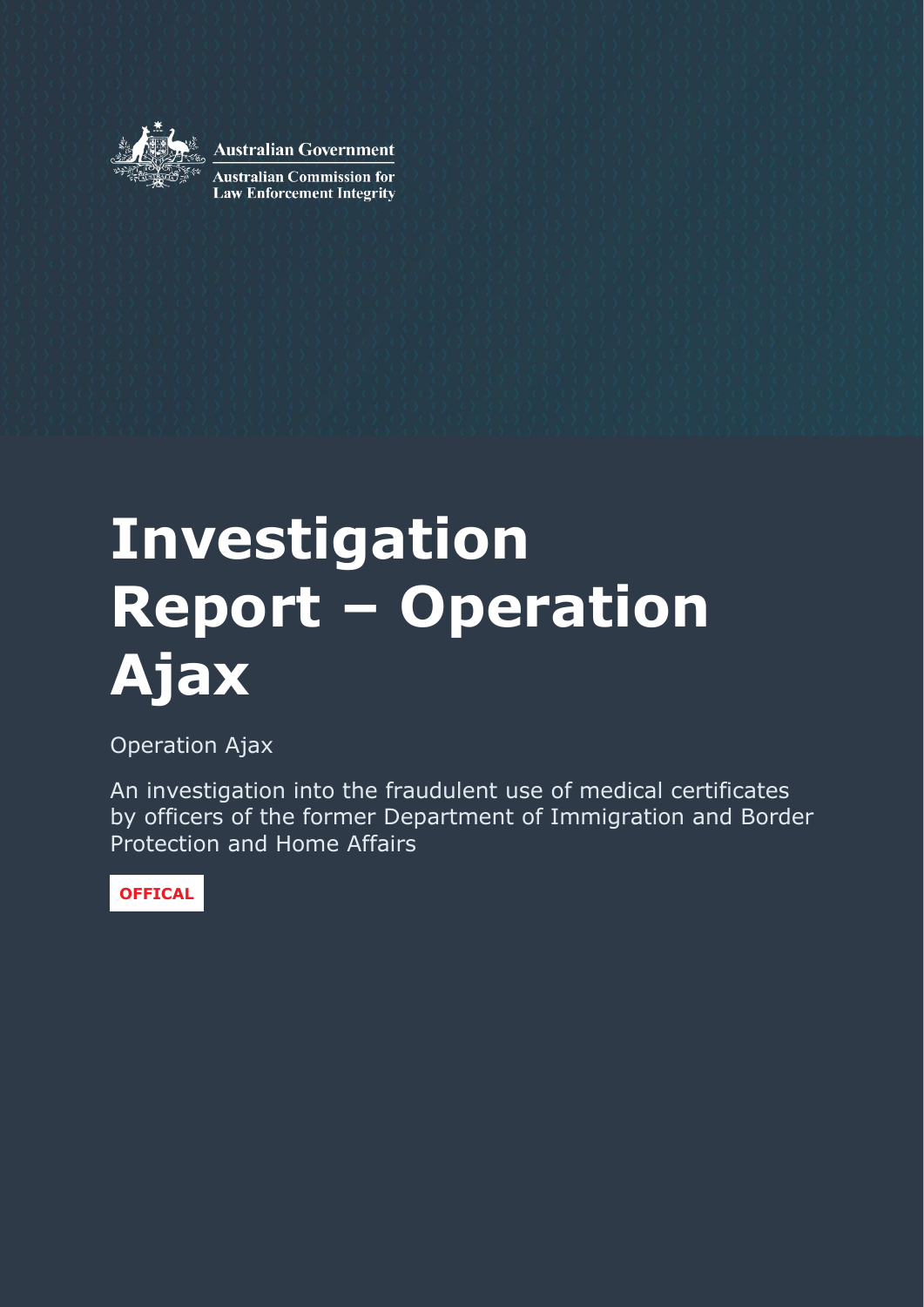Enquiries about this report can be directed to the Australian Commission for Law Enforcement Integrity GPO Box 605, Canberra, ACT, 2601 or by email to [contact@aclei.gov.au](mailto:contact@aclei.gov.au)

Investigation Reports published by the Integrity Commissioner and summaries of reports which have not been made public can be found on the ACLEI website: [aclei.gov.au](http://www.aclei.gov.au/)

© Commonwealth of Australia 2022

Except for the Commonwealth Coat of Arms, the Australian Commission for Law Enforcement Integrity logo and any material protected by a trade mark, this document is licenced by the Commonwealth of Australia under the terms of a Creative Commons Attribution 3.0 Australia licence [\(www.creativecommons.org/licenses/by/3.0/legalcode\)](http://www.creativecommons.org/licenses/by/3.0/legalcode).



You are free to copy, communicate and adapt the work, as long as you attribute the document to the Australian Commission for Law Enforcement Integrity and abide by the other terms of the licence.

This publication should be attributed as:

Operation Ajax — An investigation into the fraudulent use of medical certificates by officers of the former Department of Immigration and Border Protection and Home Affairs.

Australian Commission for Law Enforcement Integrity, Canberra.

The terms under which the coat of arms may be used can be found at: [www.dpmc.gov.au/government/commonwealth-coat-arms](http://www.dpmc.gov.au/government/commonwealth-coat-arms)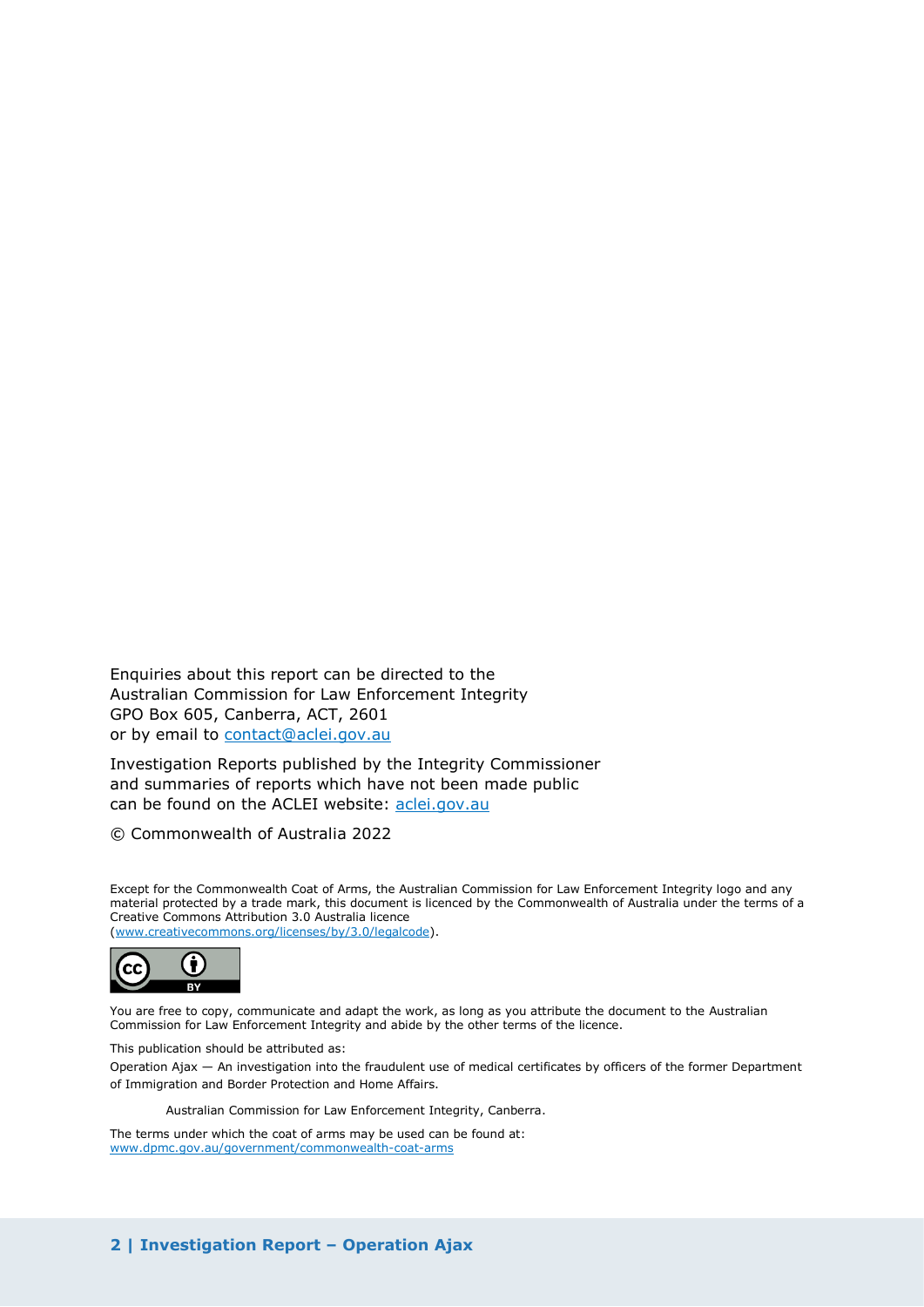# **Contents**

| <b>About ACLEI Reports</b>                            |                         |
|-------------------------------------------------------|-------------------------|
| The Law Enforcement Integrity Commissioner Act        | $\overline{4}$          |
| The role of the Integrity Commissioner and ACLEI      | 4                       |
| Corrupt conduct                                       | 4                       |
| Dealing with corruption issues                        | 5                       |
| Reports                                               | 5                       |
| Standard of proof                                     | 6                       |
| Preface to the public version of Investigation Report | $\overline{\mathbf{z}}$ |
| <b>Summary of the Investigation</b>                   | 8                       |
| Notification                                          | 8                       |
| <b>Jurisdiction</b>                                   | 8                       |
| Investigation                                         | 9                       |
| <b>Findings</b>                                       | 11                      |
| <b>Action under Part 10 of the LEIC Act</b>           | 12                      |
| <b>Corruption Prevention Observation</b>              | 12                      |
| <b>Attachments</b>                                    | 14                      |
| Attachment A - Submission by Home Affairs             | 14                      |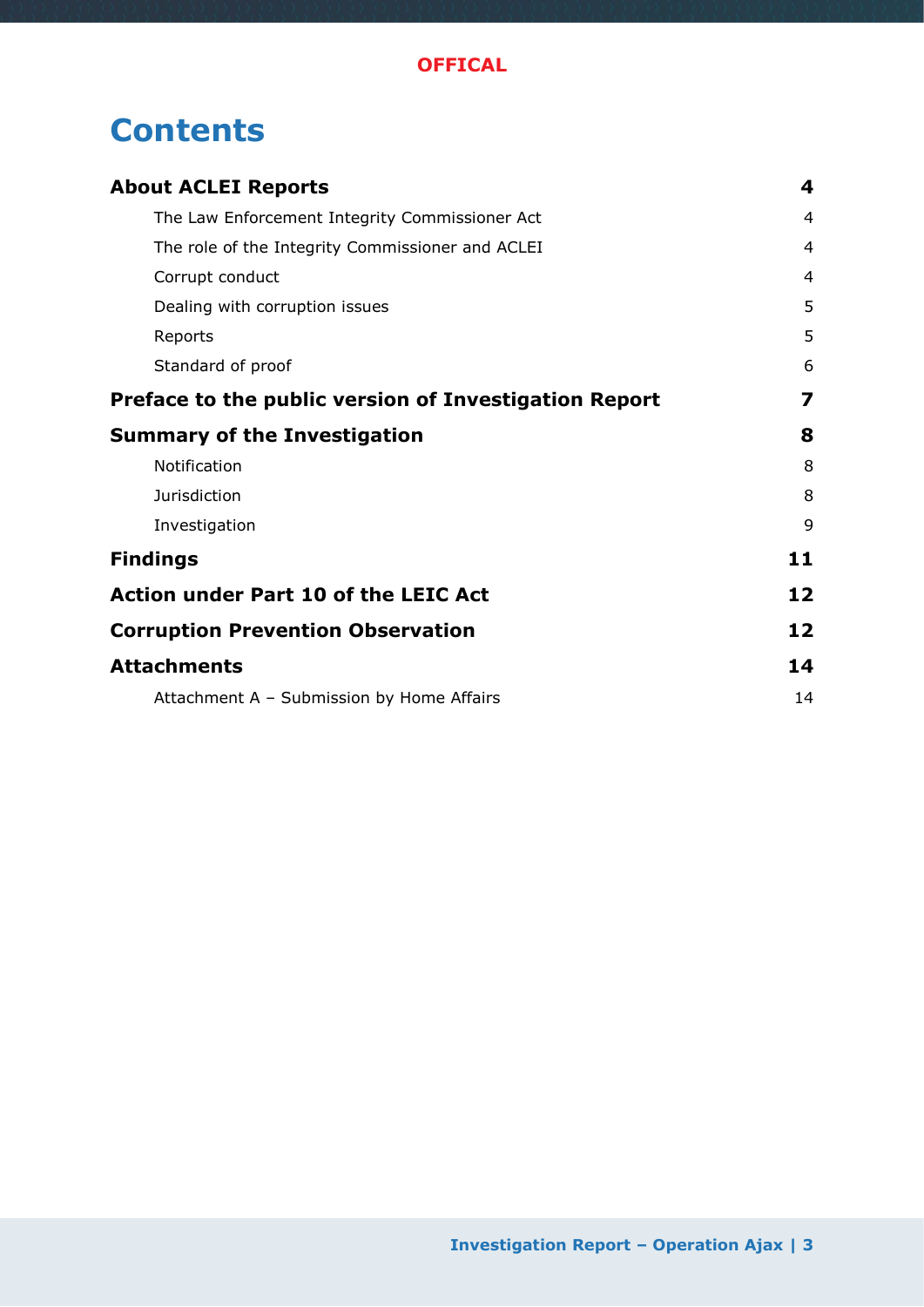# <span id="page-3-0"></span>**About ACLEI Reports**

### <span id="page-3-1"></span>**The Law Enforcement Integrity Commissioner Act**

1. The *Law Enforcement Integrity Commissioner Act 2006* (Cth) (LEIC Act) establishes the office of Integrity Commissioner, supported by a statutory agency, the Australian Commission for Law Enforcement Integrity (ACLEI).

### <span id="page-3-2"></span>**The role of the Integrity Commissioner and ACLEI**

- 2. The role of the Integrity Commissioner and ACLEI is to detect and prevent corrupt conduct and deal with corruption issues in designated agencies—presently the:
	- Australian Criminal Intelligence Commission (including the former Australian Crime Commission, the former National Crime Authority and the former CrimTrac Agency);
	- Australian Federal Police (including ACT Policing);
	- Australian Transaction Reports and Analysis Centre (AUSTRAC); and
	- Department of Home Affairs (including the Australian Border Force).
- 3. Other Australian Government agencies with law enforcement functions may be prescribed by regulation as being within the jurisdiction of the Integrity Commissioner.<sup>1</sup> At present those agencies include prescribed aspects of the:
	- Department of Agriculture, Water and the Environment (DAWE);
	- Australian Competition and Consumer Commission (ACCC);
	- Australian Prudential Regulation Authority (APRA);
	- Australian Securities and Investment Commission (ASIC);
	- Australian Taxation Office (ATO); and
	- Office of the Special Investigator (OSI).

### <span id="page-3-3"></span>**Corrupt conduct**

- 4. A staff member of a law enforcement agency 'engages in corrupt conduct' if the staff member:
	- abuses his or her office
	- perverts the course of justice, or
	- having regard to his or her duties and powers, engages in corrupt conduct of any other kind.
- 5. The Integrity Commissioner is to give priority to dealing with serious and systemic corruption.<sup>2</sup>

 $\_$ 

<sup>&</sup>lt;sup>1</sup> Law Enforcement Integrity Commissioner Act 2006 (Cth) s 5(1) (definition of 'law enforcement agency') (LEIC Act); *Law Enforcement Integrity Commissioner Regulations 2017* (Cth) s 7.

 $2$  Ibid s  $6(1)$ .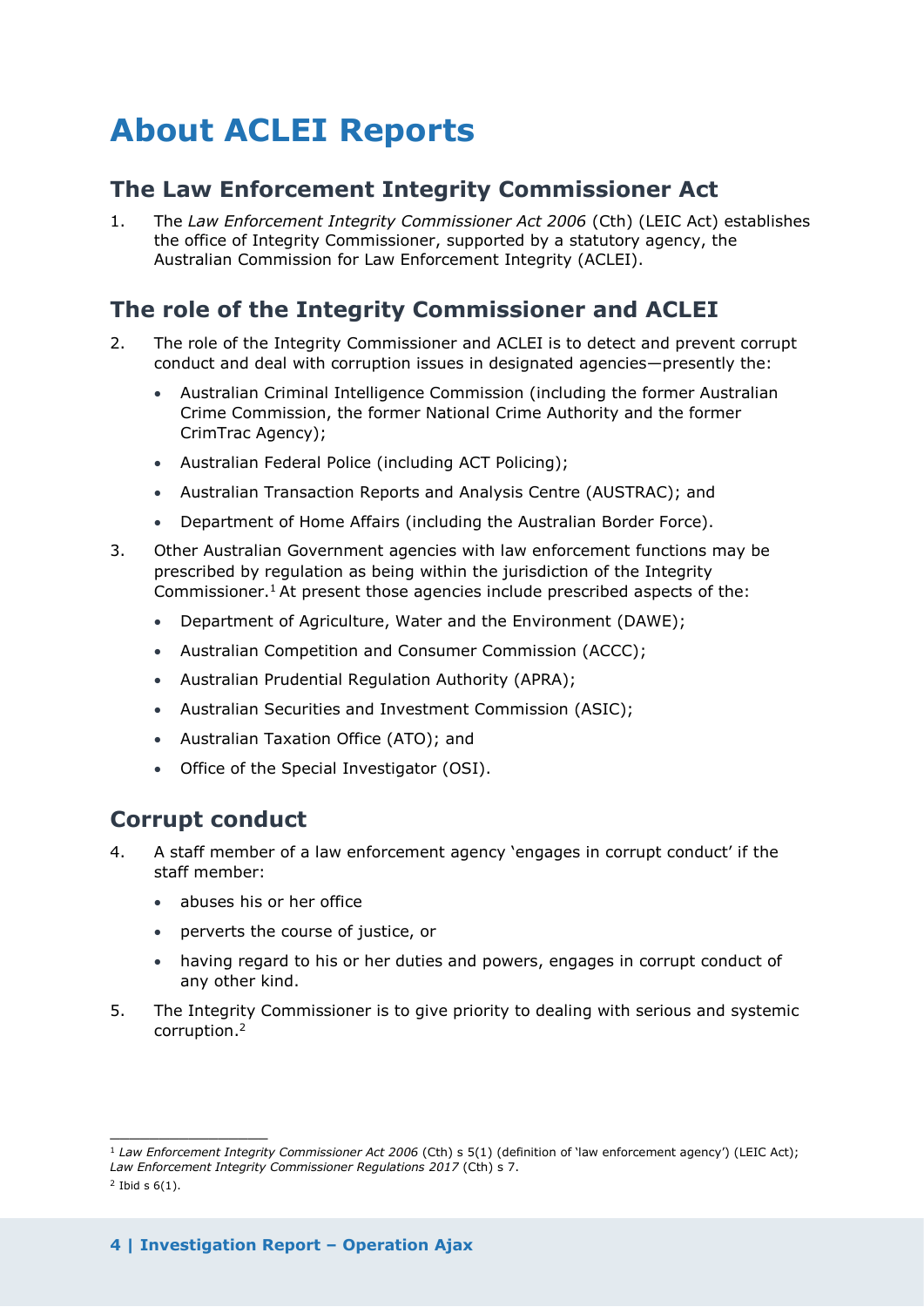### <span id="page-4-0"></span>**Dealing with corruption issues**

- 6. A corruption investigation can commence in different ways:
	- the Minister may refer to the Integrity Commissioner an allegation or information that raises a corruption issue.
	- the head of a law enforcement agency within ACLEI's jurisdiction must notify the Integrity Commissioner of any allegation or information that raises a corruption issue which relates to that agency.
	- any person or government agency can refer to the Integrity Commissioner an allegation or information that raises a corruption issue. A referral may be anonymous, or on behalf of another person.
	- the Integrity Commissioner can commence an investigation on his or her own initiative.<sup>3</sup>
- 7. The Integrity Commissioner may decide to deal with the corruption issue in a number of ways:
	- have ACLEI investigate the corruption issue either alone or jointly with another government agency or an integrity agency for a State or Territory.
	- refer the corruption issue to the law enforcement agency to conduct its own investigation.
	- decide that an investigation is not warranted.
- 8. The Integrity Commissioner can decide to manage or oversee any investigation that has been referred to a law enforcement agency. If the law enforcement agency were not the Australian Federal Police (AFP), the Integrity Commissioner can also refer the issue to the AFP for investigation and may manage or oversee that investigation.<sup>4</sup>

### <span id="page-4-1"></span>**Reports**

- 9. After completing a corruption investigation, the Integrity Commissioner must prepare a report setting out:
	- a) the Integrity Commissioner's findings on the corruption issue; and
	- b) the evidence and other material on which those findings are based; and
	- c) any action that the Integrity Commissioner has taken, or proposes to take, under Part 10 in relation to the investigation; and
	- d) any recommendations that the Integrity Commissioner thinks fit to make and, if recommendations are made, the reasons for those recommendations.<sup>5</sup>
- 10. The Integrity Commissioner must give the report on the investigation to the Minister who administers the LEIC Act and a copy to the head of the law enforcement agency to which the corruption issue relates.<sup>6</sup>

 $\_$ 

 $3$  Ibid ss 18-24 and 38.

<sup>4</sup> Ibid ss 26–30.

 $5$  Ibid ss  $54(1)-(2)$ .

 $<sup>6</sup>$  Ibid s 55.</sup>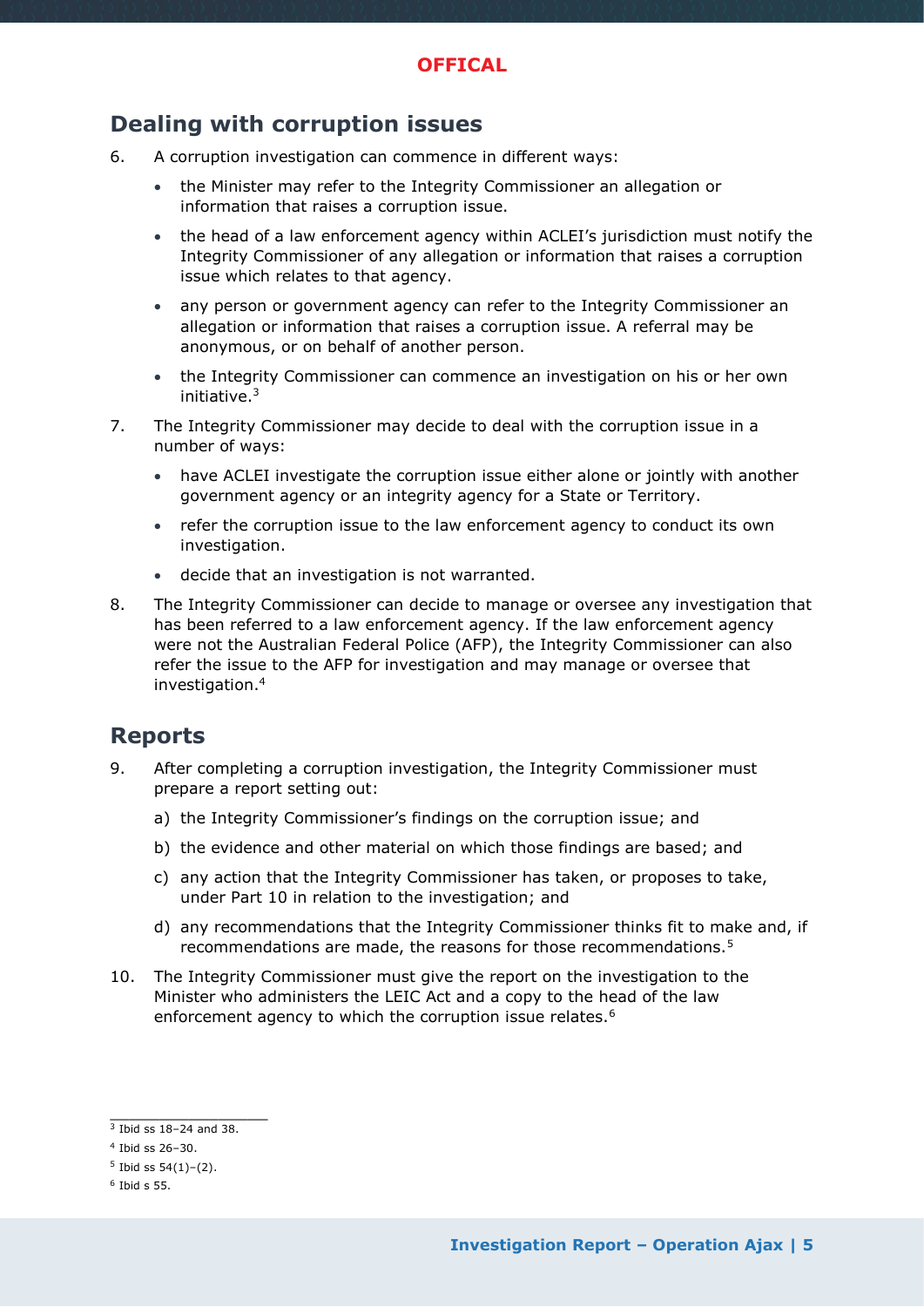## <span id="page-5-0"></span>**Standard of proof**

- 11. The Integrity Commissioner makes findings about whether a person has engaged in corrupt conduct, based on the balance of probabilities. Those findings may not be the same as those that would be made by a court deciding on criminal guilt beyond a reasonable doubt.
- 12. Before making a finding, the Integrity Commissioner is required to be 'reasonably satisfied', based on relevant facts, that the corrupt conduct occurred and that the corrupt conduct was within the meaning of the LEIC Act.
- 13. In considering whether or not the Integrity Commissioner is 'reasonably satisfied' of relevant facts, the Integrity Commissioner applies the reasoning set out in *Briginshaw v Briginshaw,<sup>7</sup> Rejfek v McElroy,<sup>8</sup> and Re Day.<sup>9</sup>*

 $\_$ <sup>7</sup> (1938) 60 CLR 336, 361–62 (Dixon J).

<sup>8</sup> (1965) 112 CLR 517, 521.

<sup>9</sup> (2017) 91 ALJR 262, 268 [14]–[18].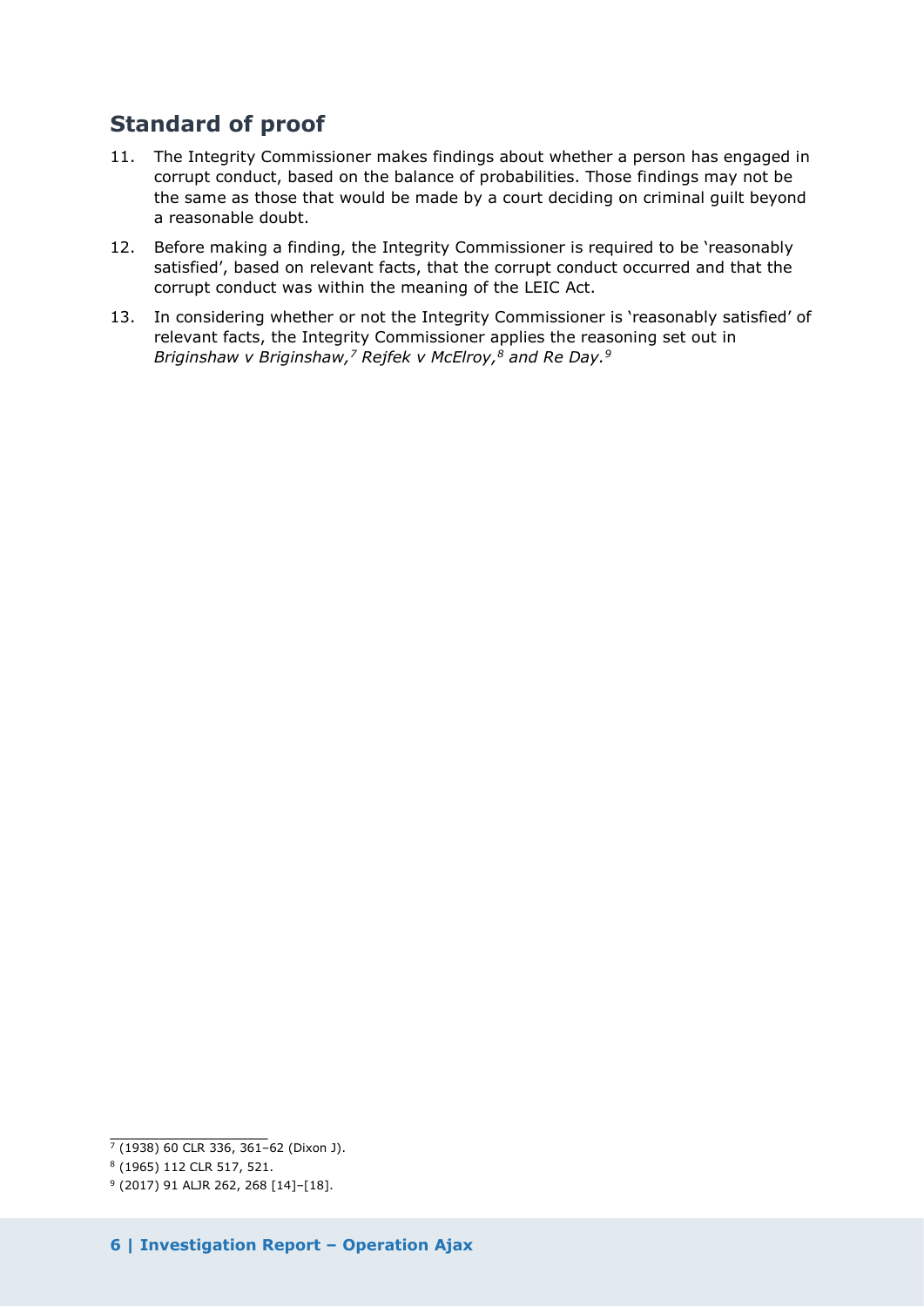#### **OFFICAL**

# <span id="page-6-0"></span>**Preface to the public version of Investigation Report**

- 14. Operation Ajax is an investigation into allegations involving the fraudulent use of medical certificates by two staff members of the now Department of Home Affairs (Home Affairs).
- 15. Operation Ajax commenced in March 2017 after ACLEI received a notification from Home Affairs in relation to one staff member, Officer H. In August 2017, the investigation explored additional allegations notified by Home Affairs involving another staff member, Officer Q.
- 16. Following the conclusion of the investigation, I prepared my report on Operation Ajax pursuant to s 54 of the *Law Enforcement Integrity Commissioner Act 2006* (Cth) (LEIC Act). I consulted with the relevant parties in accordance with the procedural fairness requirements under s 51 of the LEIC Act, prior to the finalisation of my report.
- 17. On 29 November 2021, I provided my finalised report on Operation Ajax to the Attorney-General and the Secretary of Home Affairs in accordance with s 55 of the LEIC Act. The report made findings of corrupt conduct against both employees.
- 18. I then considered whether it was in the public interest to publish the Investigation Report under s 209 of the LEIC Act. In recognition of my corruption findings in Operation Ajax, I was satisfied that my report contained opinions or findings that could be considered critical of both Home Affairs staff members. As such, I provided them with a copy of the report an opportunity to be heard prior to making a decision on whether to publish this report in accordance with s 210 of the LEIC Act. This process concluded on 9 March 2022 with neither party providing submissions.
- 19. On 1 February 2022, I notified the Secretary of Home Affairs that I was considering publishing the Investigation Report on Operation Ajax and provided the department with the opportunity to make any submissions on the proposed publication. The process concluded on 17 February 2022.
- 20. Accordingly, this is the version of Investigation Report for Operation Ajax I have decided is in the public interest to disclose.

thinchcle

Jaala Hinchcliffe Integrity Commissioner 22 June 2022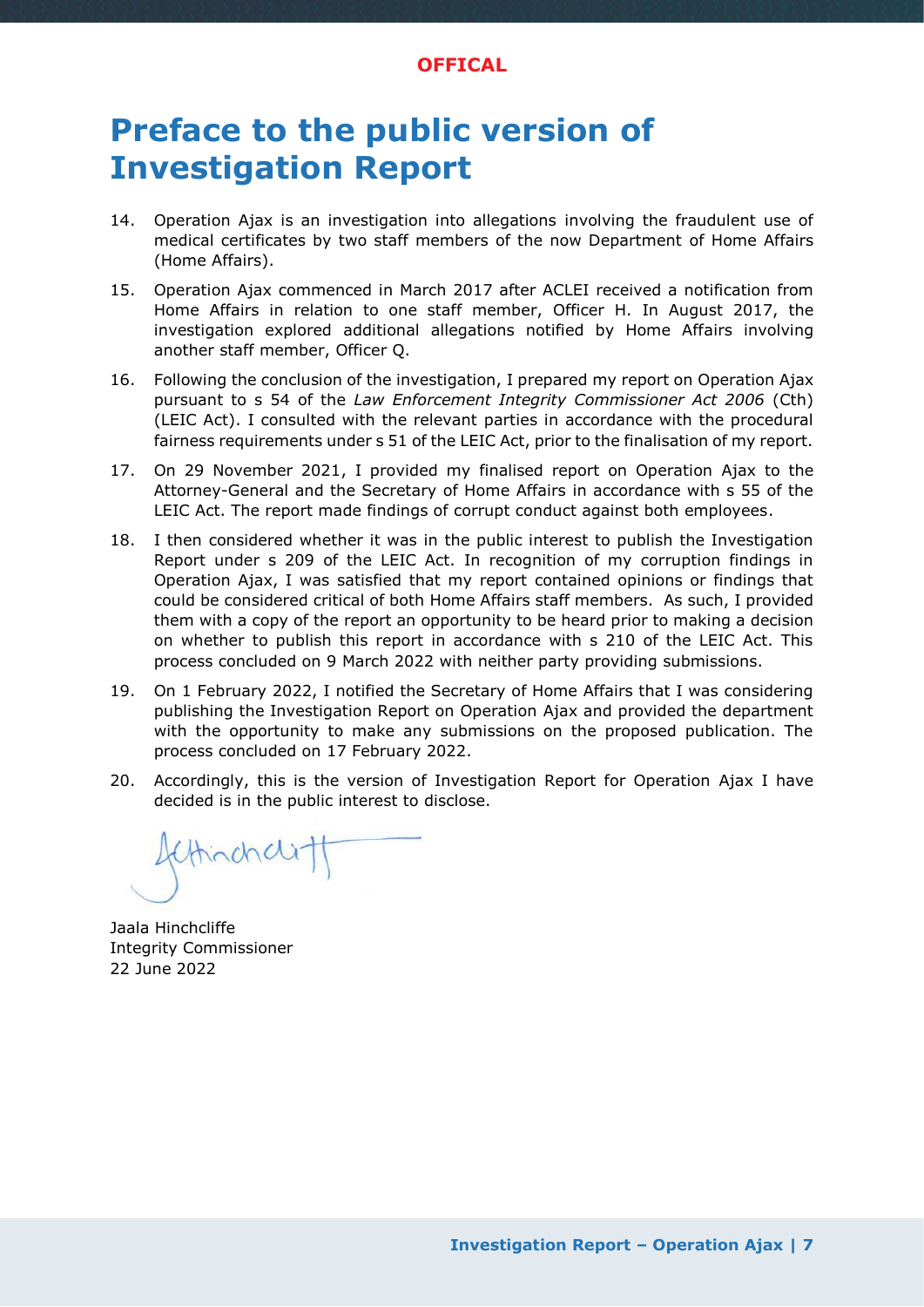# <span id="page-7-0"></span>**Summary of the Investigation**

### <span id="page-7-1"></span>**Notification**

- 21. On 1 March 2017, the Secretary of the then Department of Immigration and Border Protection (DIBP)<sup>10</sup> notified the former Integrity Commissioner of a potential corruption issue in accordance with ss 19(1) of the *Law Enforcement Integrity Commissioner Act 2006* (Cth) (LEIC Act).
- 22. The notification concerned allegations that DIBP Payroll Services Section employee Officer H, may have committed multiple counts of fraud against the Commonwealth by virtue of their submission of fraudulently altered medical certificates. It was reported that a staff member witnessed Officer H altering a medical certificate on their work computer.
- 23. On 31 July 2017, the Secretary of Home Affairs notified the former Integrity Commissioner of a further potential corruption issue pursuant to ss 19(1) of the LEIC Act. The notification alleged possible corrupt conduct on the part of Policy Development officer, Officer Q. At the time of notification, Officer Q had been absent from the workplace for an extended period of time on a combination of Unauthorised Leave, Sick Leave with Medical Certificate and Annual Leave.<sup>11</sup> Initial enquiries by Home Affairs identified 11 medical certificates suspected to be falsified that had been submitted by Officer Q, covering a period of approximately 75 days. Home Affairs assessed this alleged offending may have been occurring for a period of six or more years.

# <span id="page-7-2"></span>**Jurisdiction**

- 24. On 21 March 2017, the Acting Integrity Commissioner, Mr John Harris SC, decided to investigate the Officer H matter jointly with Home Affairs, pursuant to subss  $26(1)(a)$  and  $(2)$  of the LEIC Act.
- 25. On 30 August 2017, the former Integrity Commissioner, Mr Michael Griffin AM, decided to investigate the Officer Q matter jointly with Home Affairs, pursuant to sub-ss  $26(1)(a)$  and  $(2)$  of the LEIC Act.
- 26. Noting the similarities between both issues, the former Integrity Commissioner further decided to investigate the matters together under the auspices of Operation Ajax.
- 27. The former Integrity Commissioner was satisfied:
	- a. The notifications were within ACLEI's jurisdiction because the officers were staff members of Home Affairs (and previously DIBP), both of which organisations fell within the jurisdiction of the LEIC Act;
	- b. Having regard to ss 6 and 7 of the LEIC Act<sup>12</sup>, presenting forged medical certificates to the HR Department of Home Affairs would fall into the category of "corruption of any other kind" if that conduct took place in the context of their duties as staff members of the agency.

 $\_$  $10$  Now known and hereinafter referred to as the Department of Home Affairs (Home Affairs)

<sup>11</sup> Since early March 2017

<sup>12</sup> Meaning of '*engages in corrupt conduct'* and *'corruption issue'*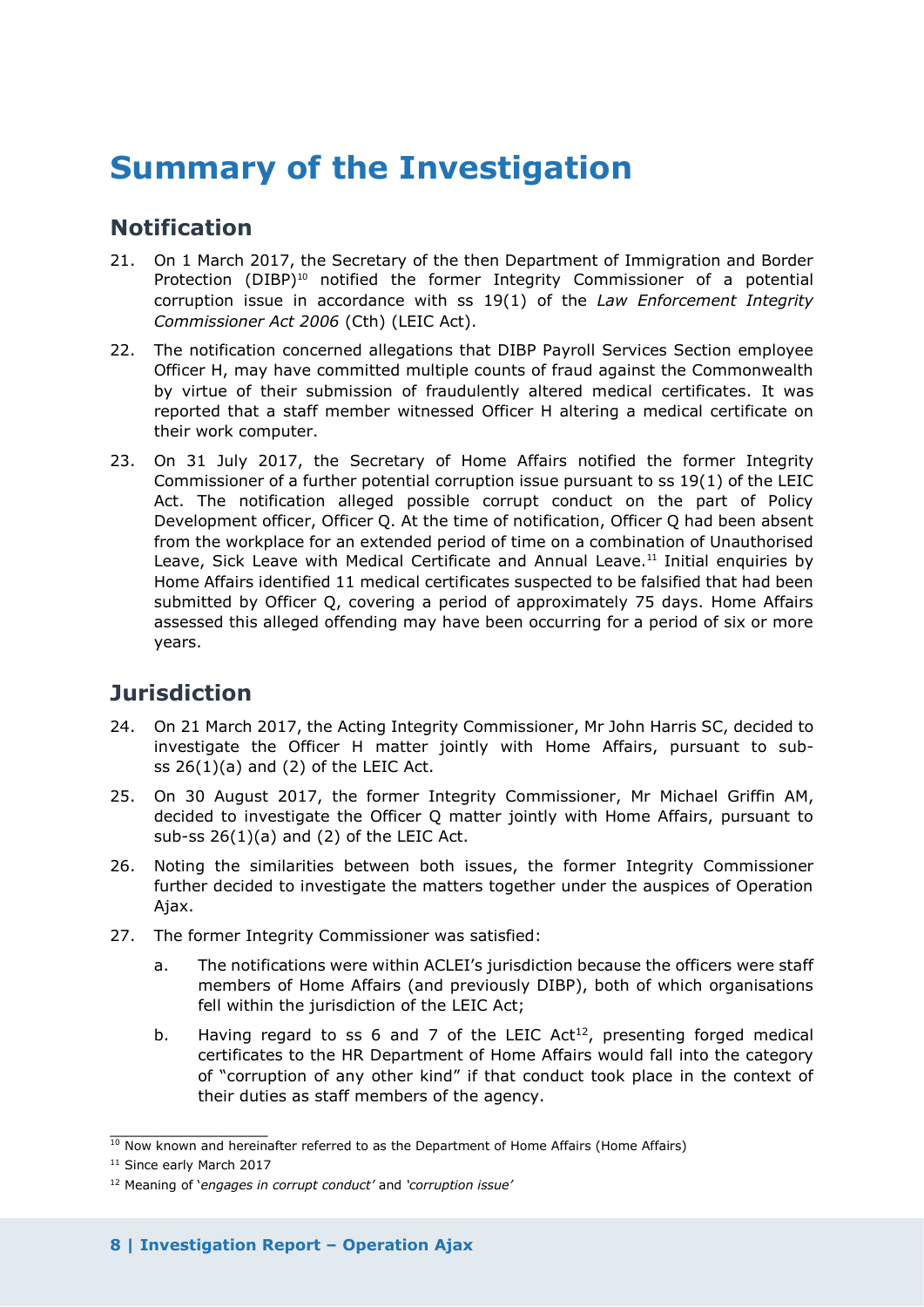### <span id="page-8-0"></span>**Investigation**

- 28. The objective of the investigation was to investigate the alleged conduct and associated integrity concerns in relation to the provision by Officer H and Officer Q of fraudulent medical certificates.
- 29. The joint investigation highlighted a number of links and convergences across the matters giving rise to initial concerns that the identified conduct may have been significantly more widespread. Notably, those convergences included:
	- a. Officer H's prior close working relationship with Officer Q;
	- b. the existence of a personal relationship between Officer H and Officer Q;
	- c. recidivist absenteeism by both Officer Q and Officer H;
	- d. that both Officer Q and Officer H had worked in the Payroll Services Section;
	- e. both Officer Q and Officer H had presented falsified certificates from the same medical practice.
- 30. The investigation, therefore, focussed on identifying whether the identified activities were systemic across the Payroll Services Section.

#### **Officer H**

- 31. A Home Affairs audit of Officer H's Personal Leave identified 47 medical certificates submitted over the preceding 12 month period. An initial review of recently furnished certificates identified six suspected forgeries. These certificates were subsequently confirmed by the purported issuing authorities as non-genuine.
- 32. In addition to the specific reporting of corruption, the investigation considered whether Officer H may have sought to corruptly access, modify or disclose data from HR systems accessible to them for their own, or someone else's benefit<sup>13</sup>. No such evidence was found.
- 33. It was confirmed that Officer H (and Officer Q) did not have access to sensitive or operational intelligence that posed any risk of compromise to Home Affairs, Australian Border Force or associated law enforcement operations.
- 34. ACLEI also examined Officer H's internal and external associations and allegations in relation to Officer H's lifestyle choices. It was assessed that while Officer H's external (and undeclared) associations likely met a number of Risk Factor thresholds under the Employment Suitability Clearance Assessment Criteria, these had been mitigated by the termination of their employment.
- 35. The joint investigation found no reliable evidence or intelligence to support the notion that Officer H had been externally influenced for corrupt or criminal purposes. From a corruption risk perspective, no credible nexus or affiliation (suspected or otherwise) to organised crime and/or organised motor cycle gang activity was identified.
- 36. The investigation determined that six medical certificates supplied by Officer H were fraudulent with the result that Officer H obtained a benefit of approximately \$384.75. ACLEI investigators determined that there was insufficient admissible evidence to support referral for prosecution in this case.

#### **Officer Q**

\_\_\_\_\_\_\_\_\_\_\_\_\_\_\_\_

37. On 21 July 2017, Officer Q had been put forward by their Branch as a candidate for Voluntary Redundancy (VR), but was rejected by the Delegate as the business case did not satisfy relevant criteria. The VR process highlighted, however, an extensive

 $\frac{13}{13}$  In particular the easySAP (General employee portal), SAPGUI (Payroll) and / or TRIM systems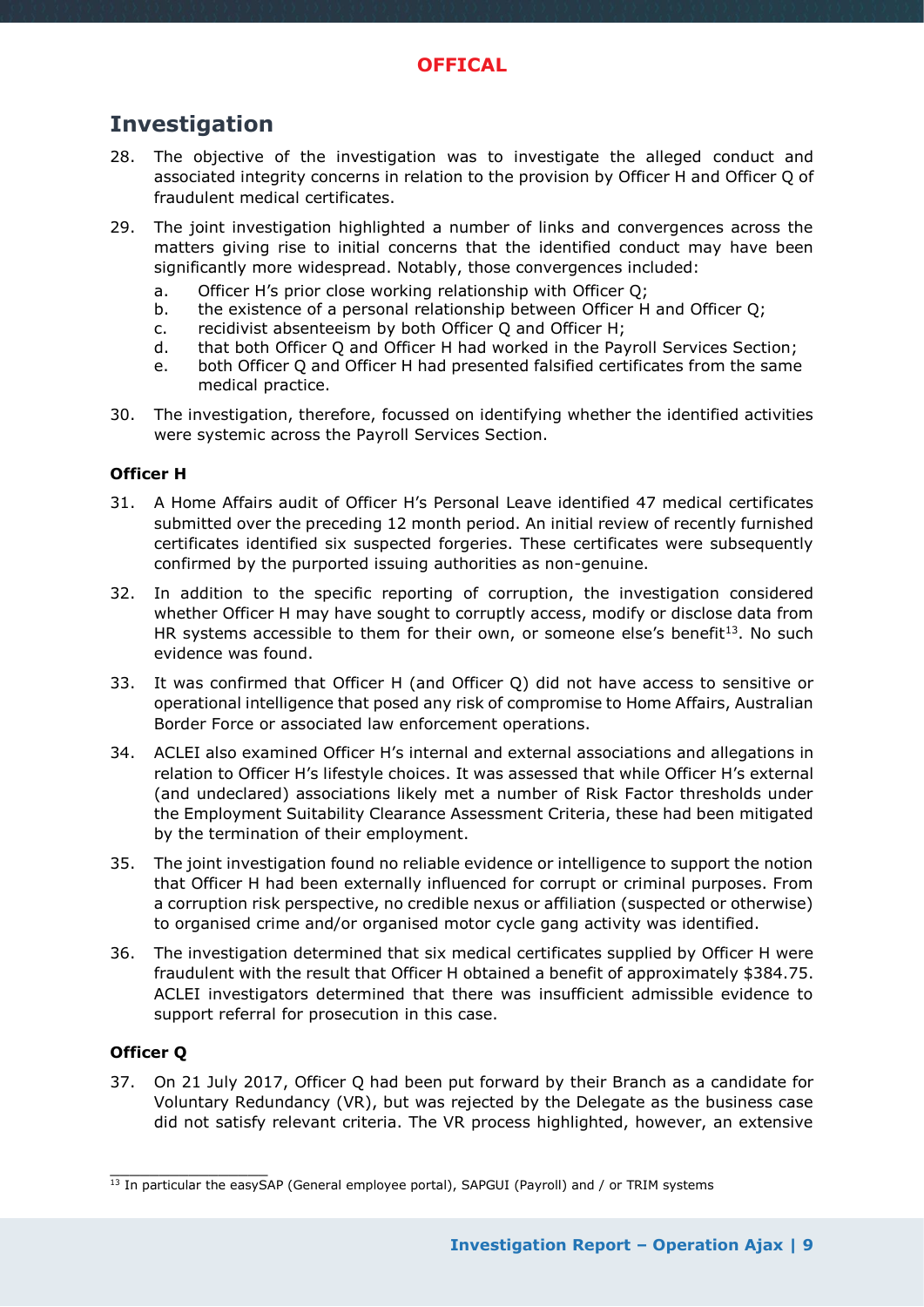amount of Personal Leave taken by Officer Q on what appeared to be forged medical certificates.

38. The investigation in relation to Officer Q showed that they had used false medical certificates to support applications for personal leave on 28 occasions which had led to them receiving a benefit of \$9,270 to which they were not entitled, simultaneously causing a financial detriment to the Commonwealth of the same amount. In relation to each of the 28 medical certificates, there was no record at the medical practice that a consultation had taken place. The details of the 28 fraudulent medical certifications are set out in the following table:

| Date range for leave<br>taken     | <b>Number of medical</b><br>certificates provided | <b>Whether the leave</b><br>was approved |
|-----------------------------------|---------------------------------------------------|------------------------------------------|
|                                   |                                                   |                                          |
| 29-31 August 2011                 | $\mathbf{1}$                                      | Yes                                      |
| 15-16 September 2014              | 1                                                 | Yes                                      |
| 13-14 July 2015                   | $\mathbf{1}$                                      | Yes                                      |
| 16-18 March 2016                  | 1                                                 | Yes                                      |
| 29 September - 31<br>October 2016 | 8                                                 | Yes                                      |
| 11 November 2016                  | $\mathbf{1}$                                      | Yes                                      |
| 21 November 2016                  | $\mathbf{1}$                                      | Yes                                      |
| 23 November 2016                  | $\mathbf{1}$                                      | Yes                                      |
| 17-20 January 2016                | $\mathbf{1}$                                      | Yes                                      |
| 7-9 November 2016                 | $\mathbf{1}$                                      | <b>No</b>                                |
| 15-16 March 2017                  | $\mathbf{1}$                                      | No                                       |
| 20-24 March 2017                  | $\mathbf{1}$                                      | No                                       |
| 10-11 April 2017                  | $\mathbf{1}$                                      | <b>No</b>                                |
| 19-21 April 2017                  | $\mathbf{1}$                                      | No                                       |
| 26 April - 26 June 2017           | 6                                                 | No                                       |
| 3-7 July 2017                     | $\mathbf{1}$                                      | No                                       |

- 39. In accordance with the Integrity Commissioner's obligations under s 142 of the LEIC Act, a brief of evidence was provided to the Commonwealth Director of Public Prosecutions (CDPP).
- 40. On 18 December 2019, the CDPP notified ACLEI of their decision to proceed with a prosecution in respect of the following offences, having determined there was a reasonable prospect of conviction and that a prosecution of Officer Q was in the public interest: <sup>14</sup>
	- Using a forged document (16 counts), ss 145.1(1) *Criminal Code* (Cth)

\_\_\_\_\_\_\_\_\_\_\_\_\_\_\_\_

 $\frac{14}{14}$  In accordance with the Prosecution Policy of the Commonwealth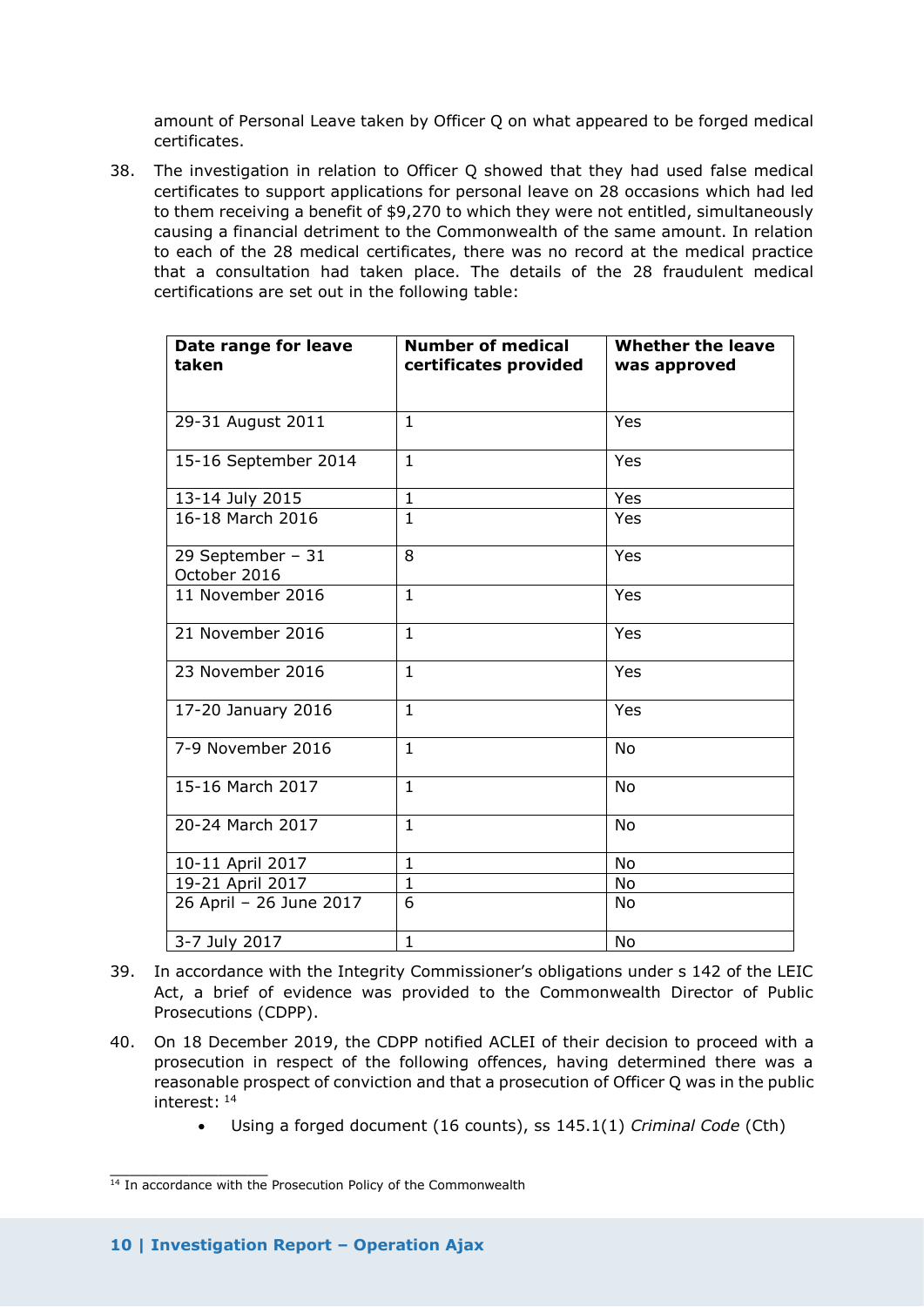

- Attempting to use a forged document (12 counts), ss 145.1(1) and 11.1 of the *Criminal Code* (Cth).
- 41. On 14 August 2020, Officer Q entered pleas of guilty to using a forged document and attempting to use a forged document.
- 42. On 24 September 2020, Officer Q appeared before his Honour Magistrate Lawton at the ACT Magistrates Court, where they were formally convicted on both counts and sentenced to a 12 month good behaviour order and 200 hours of community service. They were also ordered to pay reparation in the sum of \$4,564.12 (having regard to \$4,705.57 previously recovered by Home Affairs upon their separation). Officer Q was given 2 years to pay.
- 43. In sentencing Officer Q, his Honour noted the offending was aggravated by virtue of it taking place over a six year period and involved dishonesty and a significant breach of trust by an APS employee.

#### **Assessment of likelihood of systemic corrupt activity**

44. As noted above, Operation Ajax highlighted a number of links and convergences across the matters giving rise to initial concerns the identified conduct may have been more widespread. Notwithstanding the substantiated misconduct of Officer Q and Officer H, the joint investigation did not find evidence or credible intelligence of systemic corruption.

# <span id="page-10-0"></span>**Findings**

- 45. I am satisfied that evidence obtained in the course of Operation Ajax permits me to make findings that staff members of the former Department of Immigration and Border Protection and Home Affairs have engaged in corrupt conduct, namely "corruption of any other kind" 15.
- 46. 'Corruption of any other kind' is not defined in the LEIC Act. Section  $6(1)(c)$  of the LEIC Act states that a staff member engages in corrupt conduct, when having regard to the duties and powers of the law enforcement staff member, they engage in conduct for the purpose of, corruption of any other kind.
- 47. While 'corruption' is not defined in the LEIC Act, the Encyclopaedic Legal Dictionary defines it as:

'…a deliberate act of dishonesty, breach of the law, or abuse of public trust or power that undermines r is incompatible with the impartial exercise of an official's powers, authorities, duties or functions.'<sup>16</sup>

48. Similarly, Gageler J in ICAC v Cunneen found that corruption:

'…connotes moral impropriety in, or in relation to, public administration. It has never acquired a more precise meaning in the language of law or ordinary speech.'<sup>17</sup>

\_\_\_\_\_\_\_\_\_\_\_\_\_\_\_\_  $15$  LEIC Act (n1) s6(1)(c)

<sup>16</sup> Encyclopaedic Legal Dictionary, online 2020

<sup>17</sup> (2015) 256 CLR 1, 32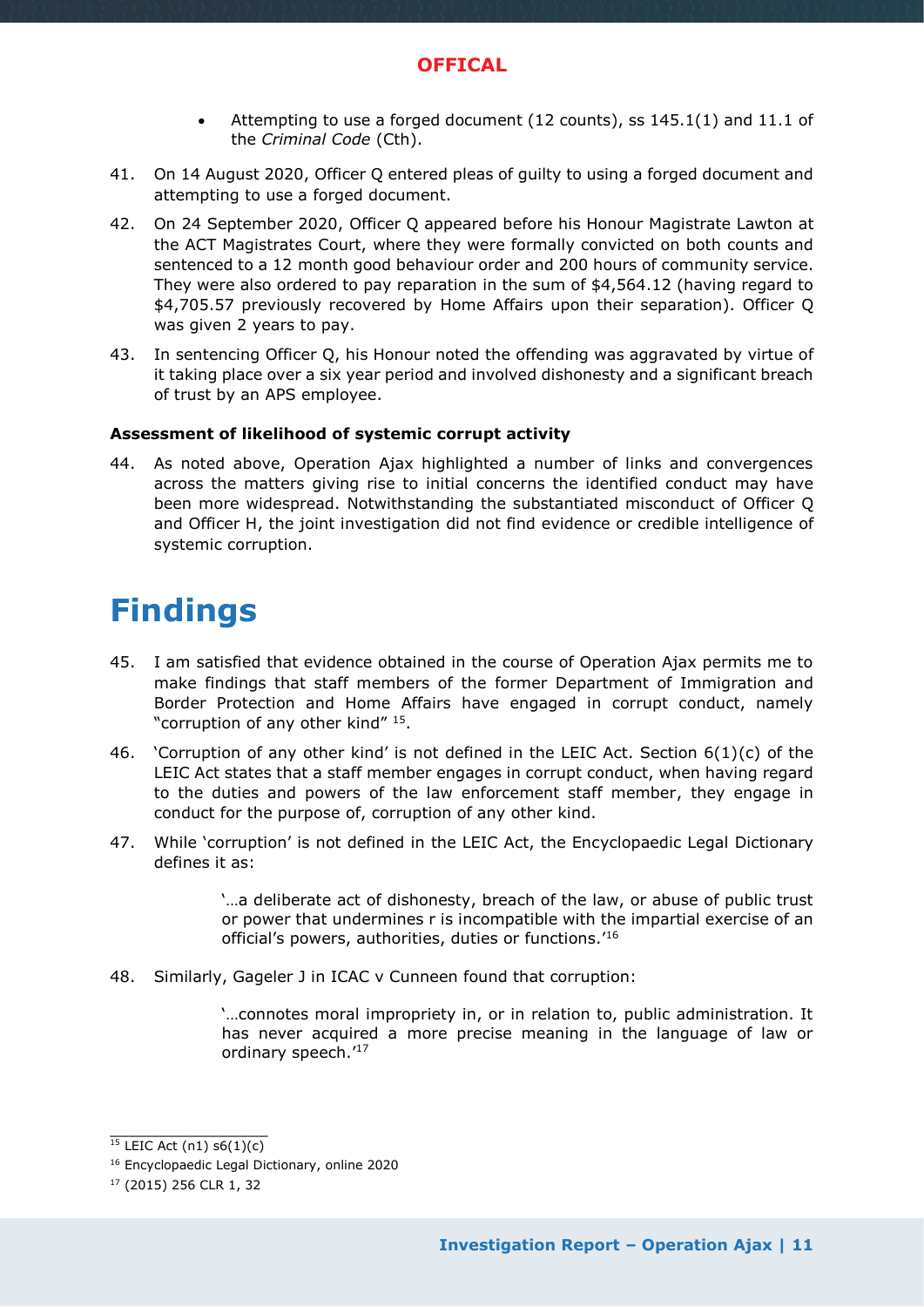#### **Finding in relation to Officer Q**

- 49. The evidence obtained demonstrates that Officer Q engaged in conduct during the performance of their duties as a Home Affairs employee to dishonestly benefit them and cause detriment to the Commonwealth.
- 50. They did this by using false medical certificates to support applications for personal leave. As a result of those actions, Officer Q received approximately \$9,270 to which they were not entitled, simultaneously causing a financial detriment to the Commonwealth of the same amount.
- 51. I am therefore satisfied that former Home Affairs employee, Officer Q, engaged in corrupt conduct, being corruption of any other kind, as defined in s6 of the LEIC Act.

#### **Finding in relation to Officer H**

- 52. The evidence obtained demonstrates that Officer H performed their duties as a Home Affairs employee to dishonestly benefit them and cause detriment to the Commonwealth.
- 53. They did this by using false medical certificates to support applications for personal leave. As a result of those actions they received approximately \$384.75 to which they were not entitled, simultaneously causing a financial detriment to the Commonwealth of the same amount.
- 54. I am therefore satisfied that former Home Affairs employee Officer H engaged in corrupt conduct, being corruption of any other kind, as defined in s6 of the LEIC Act.

# <span id="page-11-0"></span>**Action under Part 10 of the LEIC Act**

55. A brief of evidence in relation to Officer Q's conduct was referred to the CDPP for assessment under section 142 of the LEIC Act. The consideration of that brief and results of the prosecution are set out in paragraphs 40-43 above.

# <span id="page-11-1"></span>**Corruption Prevention Observation**

- 56. Both cases investigated under Operation Ajax demonstrated an apparent unchecked ability for staff to obtain benefits (leave and accrued benefits), both in a one-off and systematic manner, to which they were not entitled.
- 57. Both the subjects of this investigation carried out corporate functions in Home Affairs' human resources area. This is an important reminder of the integrity risks presented by staff without a specific law enforcement function in these agencies, and the need to undertake consistent integrity education, training and due diligence across all agency staff.
- 58. Operation Ajax also demonstrated the need for management to be alert to potential behavioural changes, such as repeated absenteeism, that could be indicative of underlying integrity issues. This misconduct may have gone undetected had a staff member not witnessed Officer H falsifying their medical certificate. Whereas effective oversight of absences and verification of medical certificates may have picked up on this issue at an earlier stage.
- 59. Operation Ajax presents as a timely reminder of the need for appropriate supervisor vigilance and adherence to policy in areas of ostensibly 'routine' administration that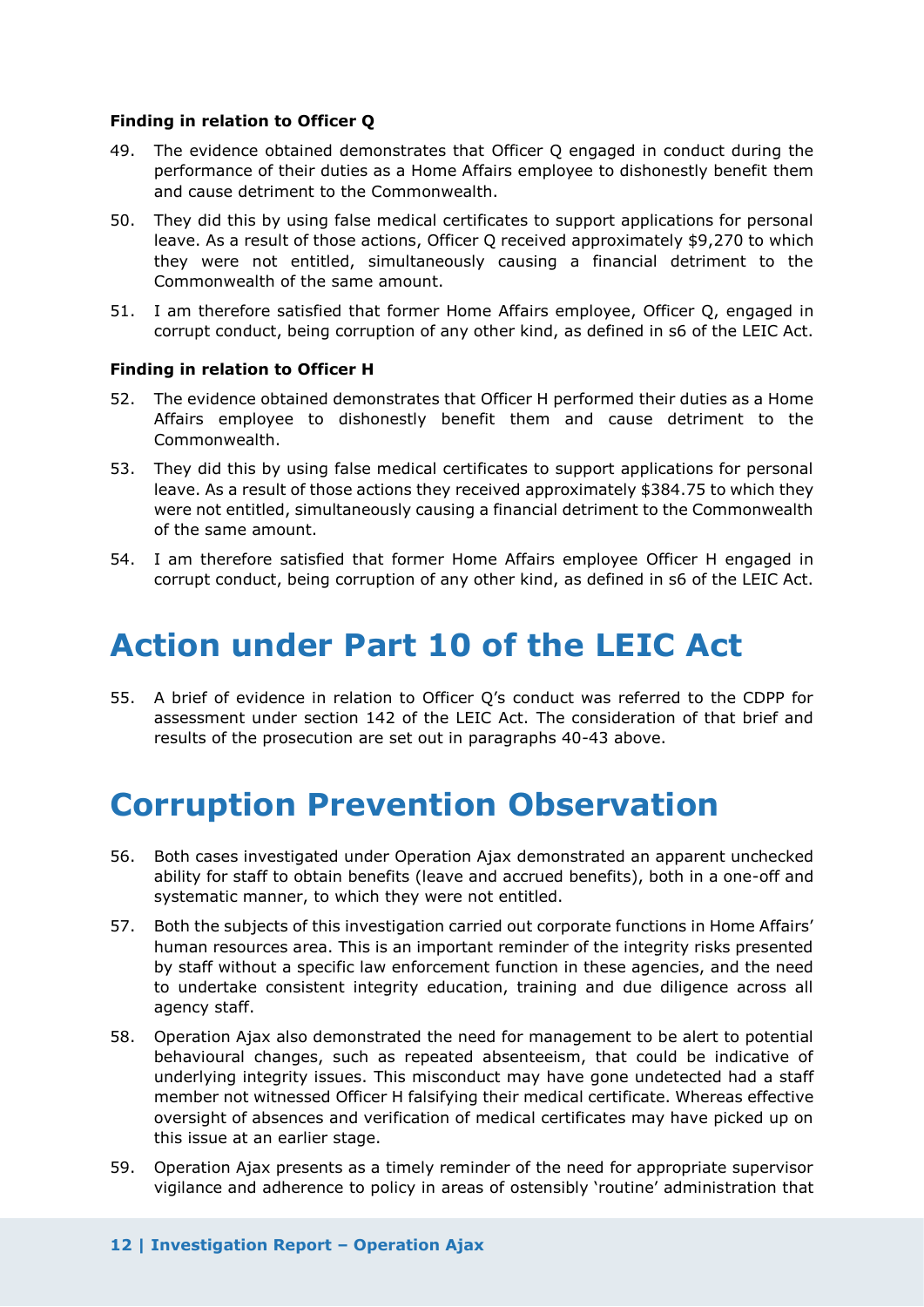

may be open to corrupt exploitation. Managers can drive positive attendance by setting early, clear and realistic expectations in line with organisational culture and individual requirements.

- 60. In response to this report, Home Affairs provided information on a number of initiatives that have been implemented to address the issues raised in this report. This information is set out in attachment A.
- 61. A number of corruption vulnerabilities<sup>18</sup> identified over the course of Operation Ajax were captured and reported in ACLEI's 'Vulnerabilities Brief 2018-19 Year in Review' which was disseminated to LEIC Act Agency heads.

thinchcle

Jaala Hinchcliffe Integrity Commissioner 29 November 2021

\_\_\_\_\_\_\_\_\_\_\_\_\_\_\_\_

<sup>&</sup>lt;sup>18</sup> Frontline Management Capability & Workplace Culture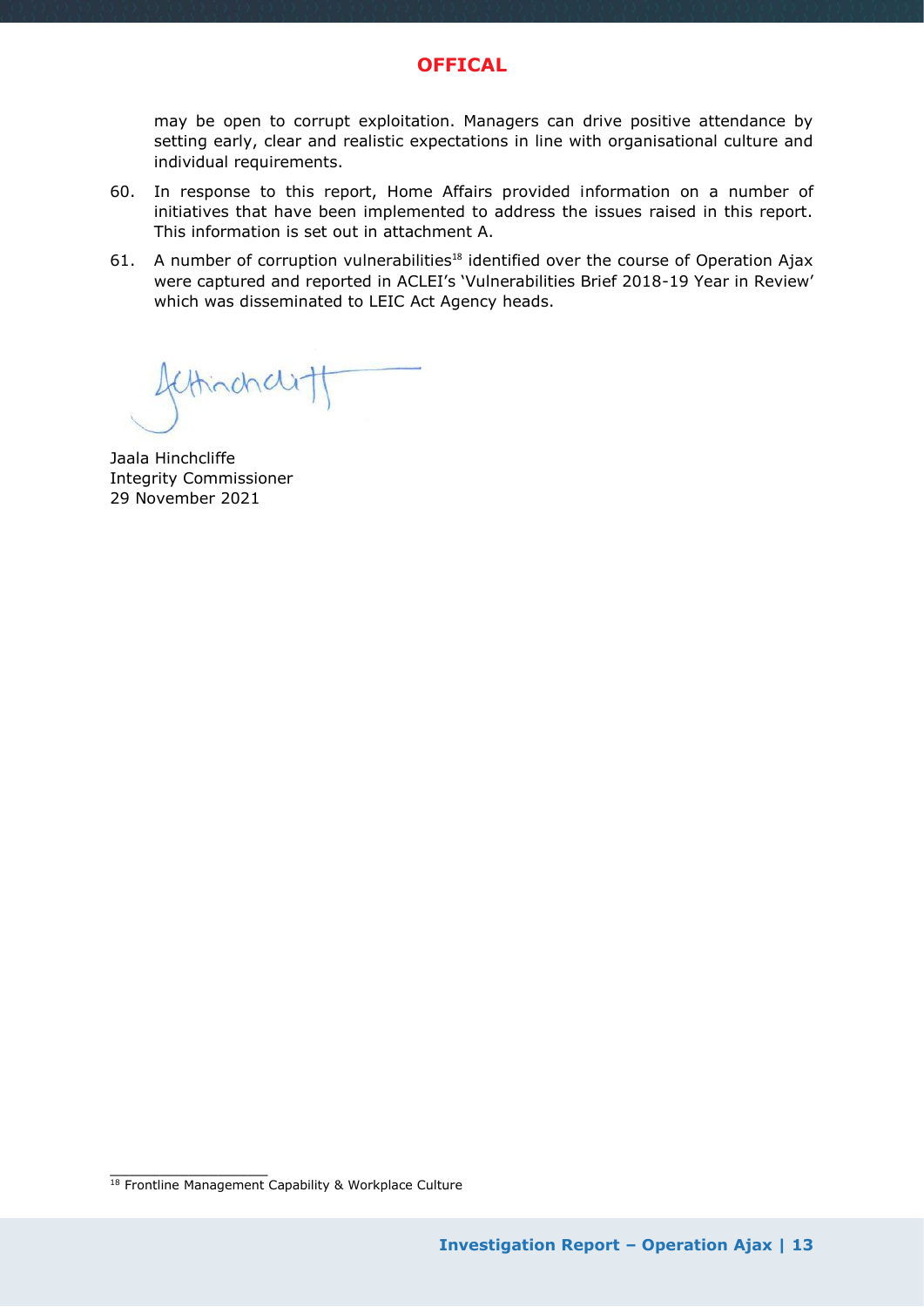# <span id="page-13-0"></span>**Attachments**

### <span id="page-13-1"></span>**Attachment A – Submission by Home Affairs**

A number of developments and changes have occurred since 2017 that address issues observed during ACLEI's investigation.

#### **People & Culture Initiatives**

- The implementation of the *Positive Participation Strategy 2020-2025 and associated Manager's toolkit*. The purpose of the strategy and toolkit are to optimise workforce participation by supporting managers and staff in delivering a pro-active approach to attendance. It address' the Department's attendance culture through enhanced supervisor accountability, improved reporting and a focus on improving knowledge or leave policies and training. This is intended to drive supervisor vigilance and better adherence to administrative obligations and reduce the risk that the identified issues can reoccur.
- The development and implementation of the *Payroll Controls & Assurance Framework*. Under this framework a continuous review of the management of staff leave is undertaken to assess timeliness of leave submission, approvals and the evidence to support leave applications where relevant. A corner stone of this Framework is the Payroll Quarterly Controls & Assurance Report which takes a sampled base approach to reviewing associated leave types which require evidential substantiation such as sick leave. This aims to address the integrity risk associated with leave and provides an independent due diligence assessment of how leave is managed. Metrics related to compliance with leave process and police are reported on a Managers dashboard that allows Managers to monitor and act on issues.
- All staff are required to undertake mandatory training on fraud and integrity obligations under the conditions or their employment with the Department.

#### **Fraud and Corruption Control**

- The Department has a range of procedures in place to ensure that staff have the guidance and procedures to carry out their fraud prevention responsibilities and senior executives have data to track and respond early to internal and external fraud issues, trends and risks. The ANAO audit "*Fraud Control Arrangements in the Department of Home Affairs*", which was published on 22 June 2020, generally concluded that the Department had developed and implemented a fraud control plan, conducted fraud risk assessments and had guidance and procedures to assist officials to understand what constitutes fraud and to carry out their fraud prevention responsibilities.
- The Home Affairs Fraud and Corruption Control Plan (FCCP) launched by the Secretary of the Department of Home Affairs on 20 July 2021 includes a summary of key Departmental-level fraud and corruption risks. This is intended to provide greater transparency to staff and managers on the fraud and corruption risks across the Department's activities.
- The Commonwealth Fraud Prevention Centre (CFPC) was established on 1 July 2019 as a 2-year pilot within the Attorney-General's Department to build a foundation of